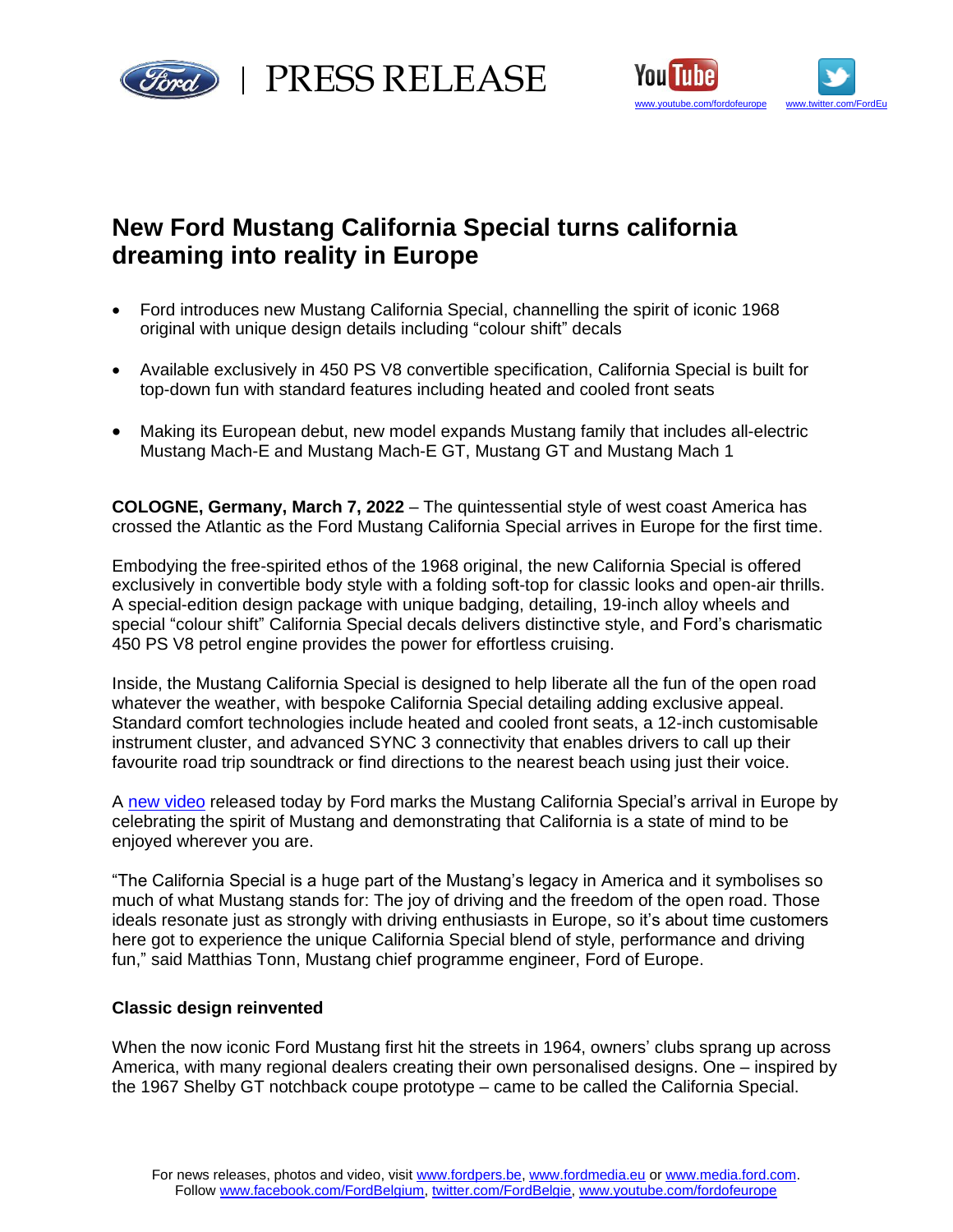That original version featured a blacked-out grille, fog lights and a side racing stripes that ended ahead of new rear side air scoops, as well as a Shelby-inspired spoiler. Impressed, Ford put a limited number of California Special cars into production for 1968.

The newest interpretation – available only as a folding soft-top convertible in homage to the famously Mediterranean-like climate of "the Golden State" – reflects the original with a honeycomb front grille finished in Ebony Black and featuring a GT/CS badge in Race Red, as well as lower side stripes finished in black, red and grey. Incorporating GT/CS logos, the stripes run from the front to rear wings and feature a hidden "California Special" script that is almost invisible in low light conditions but becomes much more prominent in stronger sunlight.

Like the original, aerodynamic enhancements hint at V8 performance, with a larger front splitter and optional rear side air scoops. At the rear, a California Special faux filler cap sits above quad tailpipes. Unique five-spoke alloy wheels add to the exclusivity. Front 19 x 9-inch and rear 19 x 9.5-inch wheels are finished in Carbonised Grey to complement the front splitter, side skirts and rear diffuser. Under the bonnet, a strut tower brace features a California Special badge.

Nine exterior colours include signature Grabber Blue and Cyber Orange, contrasting with the black roof that folds to transform the coupe profile into a sleek convertible in eight seconds.

Further unique design touches and comfort features inside the Mustang California Special highlight its special-edition status. Standard heated and cooled front seats help occupants stay comfortable with the roof down in summer or winter. The leather seats and door inserts are partfinished in grey Miko<sup>®</sup> suede – an ecological, synthetic material made from recycled polyester – with red stitching. Seats and floor mats are embossed with the GT/CS logo, and the instrument panel is finished in Carbon Hex aluminium with a unique Mustang California Special badge.

Ford's SYNC 3 communication and entertainment system<sup>1</sup> is designed to always be ready for a spur of the moment road trip, enabling drivers to control their connected smartphones, audio, navigation, and climate functions with conversational voice commands and a central 8-inch touch screen. The system is compatible with Apple CarPlay and Android Auto<sup>2</sup> at no extra cost and connectivity is provided on the move by a standard FordPass Connect modem. <sup>3</sup>

Standard driver assistance technologies including Adaptive Cruise Control with Pre-Collision Assist and Lane Keeping Alert<sup>4</sup> help make every day driving less demanding, with the ultimate in stress relief provided by the folding roof, creating unlimited headroom.

### **Good vibrations**

The Mustang California Special's 5.0-litre Ford V8 engine – delivering 450 PS and 529 Nm <sup>5</sup> of torque – provides the performance and soundtrack befitting a special-edition Mustang.

Combined with Ford's six-speed manual transmission featuring rev-matching technology for seamless gearchanges and an even sportier character, the model accelerates from 0-100 km/h in 4.8 seconds. Ford's advanced 10-speed automatic transmission delivers 4.5-second 0-100 km/h acceleration.

The automatic transmission also optimises performance depending on the selected Drive Mode. <sup>4</sup> Normal, Sport, Track and Snow/Wet modes deliver the appropriate driving experience

For news releases, photos and video, visit [www.fordpers.be,](http://www.fordpers.be/) [www.fordmedia.eu](http://www.fordmedia.eu/) or [www.media.ford.com.](http://www.media.ford.com/) Follo[w www.facebook.com/fordofeurope,](http://www.facebook.com/fordofeurope) [www.twitter.com/FordEu](http://www.twitter.com/FordEu) o[r www.youtube.com/fordofeurope](http://www.youtube.com/fordofeurope)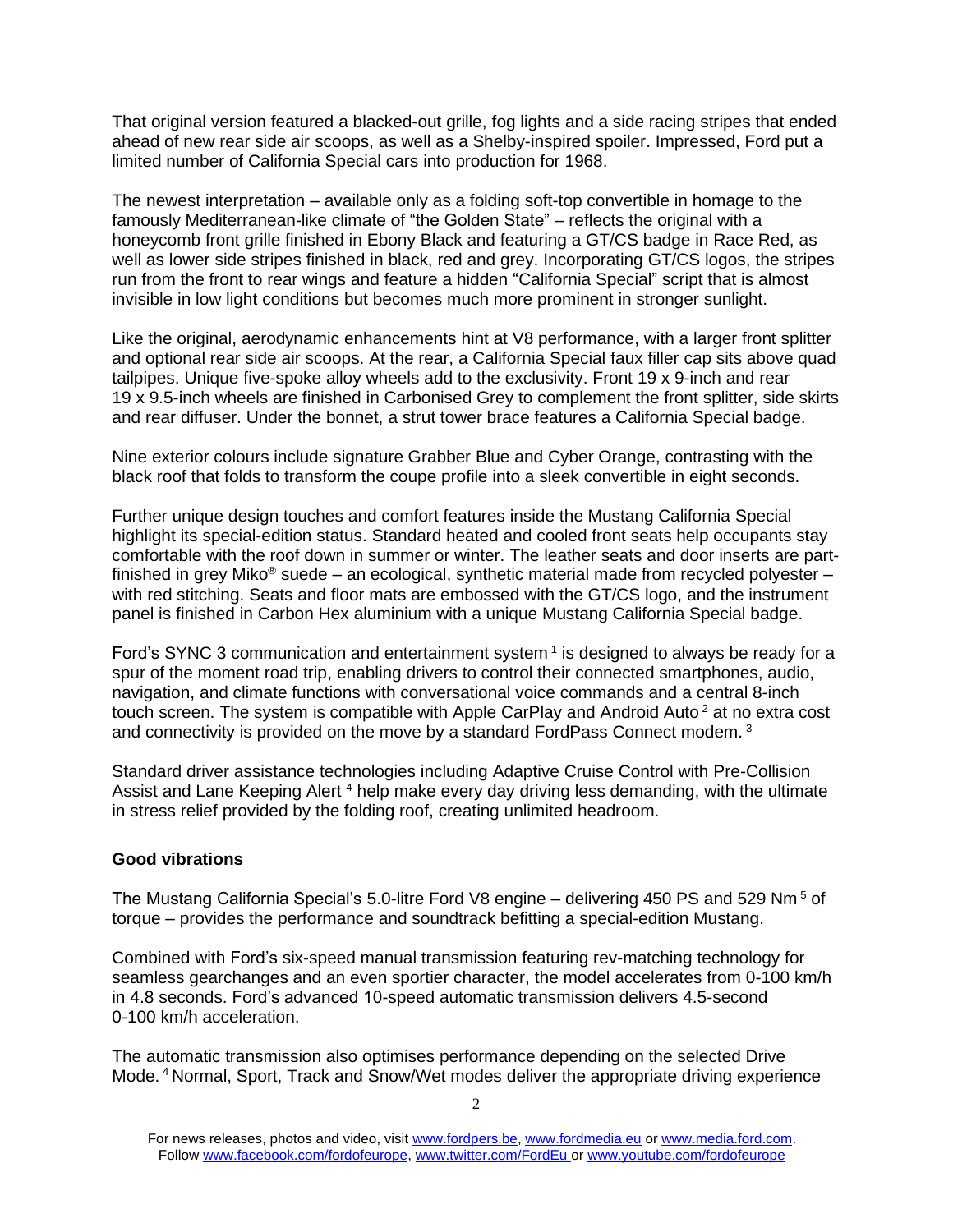whether on Route 66 or the A6. Good Neighbour mode can automatically limit the exhaust's noise output at pre-programmed times of the day.

Traction and cornering grip are maximised by a standard limited-slip differential and an available MagneRide<sup>® 6</sup> suspension system. It monitors conditions one thousand times per second and uses an electronically-controlled fluid to match damping resistance to the driving scenario.

The Ford Mustang California Special expands the European Mustang family that includes the Mustang GT fastback and convertible, the track-ready [Mustang Mach 1,](https://www.youtube.com/watch?v=yDk1uXDTxa8) and the all-electric [Mustang Mach-E](https://www.youtube.com/watch?v=IzVPPdM1Duw) and [Mustang Mach-E GT.](https://www.youtube.com/watch?v=TB6gvowtbJo)<sup>5</sup>

Mustang Mach-E combines the style, character and performance of the iconic sports car with an energy-efficient, battery-electric drivetrain capable of delivering up to 610 km WLTP pureelectric driving range.<sup>5</sup> Mustang Mach-E GT delivers Ford's most exhilarating all-electric production vehicle driving experience yet, with a specially tuned all-wheel drive powertrain offering 487 PS and 860 Nm for 0-100 km/h (0-62 mph) acceleration in 3.7 seconds.<sup>7</sup>

# # #

<sup>1</sup> Don't drive while distracted. Use voice-operated system when possible; don't use handheld devices while driving. Some features may be locked out while the vehicle is in gear. Not all features are compatible with all phones.

<sup>2</sup> Requires phone with active data service and compatible software. SYNC 3 does not control 3rd party products while in use. 3rd Parties are solely responsible for their respective functionality.

 $3$  FordPass Connect, the FordPass app and complimentary Connected Service are required for remote features (see FordPass terms for details). Connected Service and features depend on Vodafone or Vodafone partner mobile network availability. Evolving technology/mobile networks/vehicle capability may limit functionality and prevent operation of connected features. Connected Service excludes Wi-Fi hotspot.

<sup>4</sup> Driver-assist features are supplemental to and do not replace the driver's attention, judgment and need to control the vehicle. It does not replace safe driving. See Owner's Manual for details and limitations.

<sup>5</sup> Ford Mustang Mach-E delivers up to 610 km WLTP homologated pure-electric driving range in rearwheel drive, extended-range battery configuration.

Ford Mustang Mach-E GT delivers up to 500 km WLTP homologated pure-electric driving range.

Ford Mustang California Special and GT six-speed manual homologated CO2 emissions 268-276 g/km WLTP and homologated fuel efficiency 11.8-12.1 l/100 km WLTP.

Ford Mustang California Special and GT 10-speed automatic homologated CO2 emissions 256-265 g/km WLTP and homologated fuel efficiency 11.2-11.6 l/100 km WLTP.

Ford Mustang Mach 1 six-speed manual homologated CO2 emissions 284 g/km WLTP and homologated fuel efficiency 12.4 l/100 km WLTP.

Ford Mustang Mach 1 10-speed automatic homologated CO2 emissions 270 g/km WLTP and homologated fuel efficiency 11.7 l/100 km WLTP.

For news releases, photos and video, visit [www.fordpers.be,](http://www.fordpers.be/) [www.fordmedia.eu](http://www.fordmedia.eu/) or [www.media.ford.com.](http://www.media.ford.com/) Follo[w www.facebook.com/fordofeurope,](http://www.facebook.com/fordofeurope) [www.twitter.com/FordEu](http://www.twitter.com/FordEu) o[r www.youtube.com/fordofeurope](http://www.youtube.com/fordofeurope)